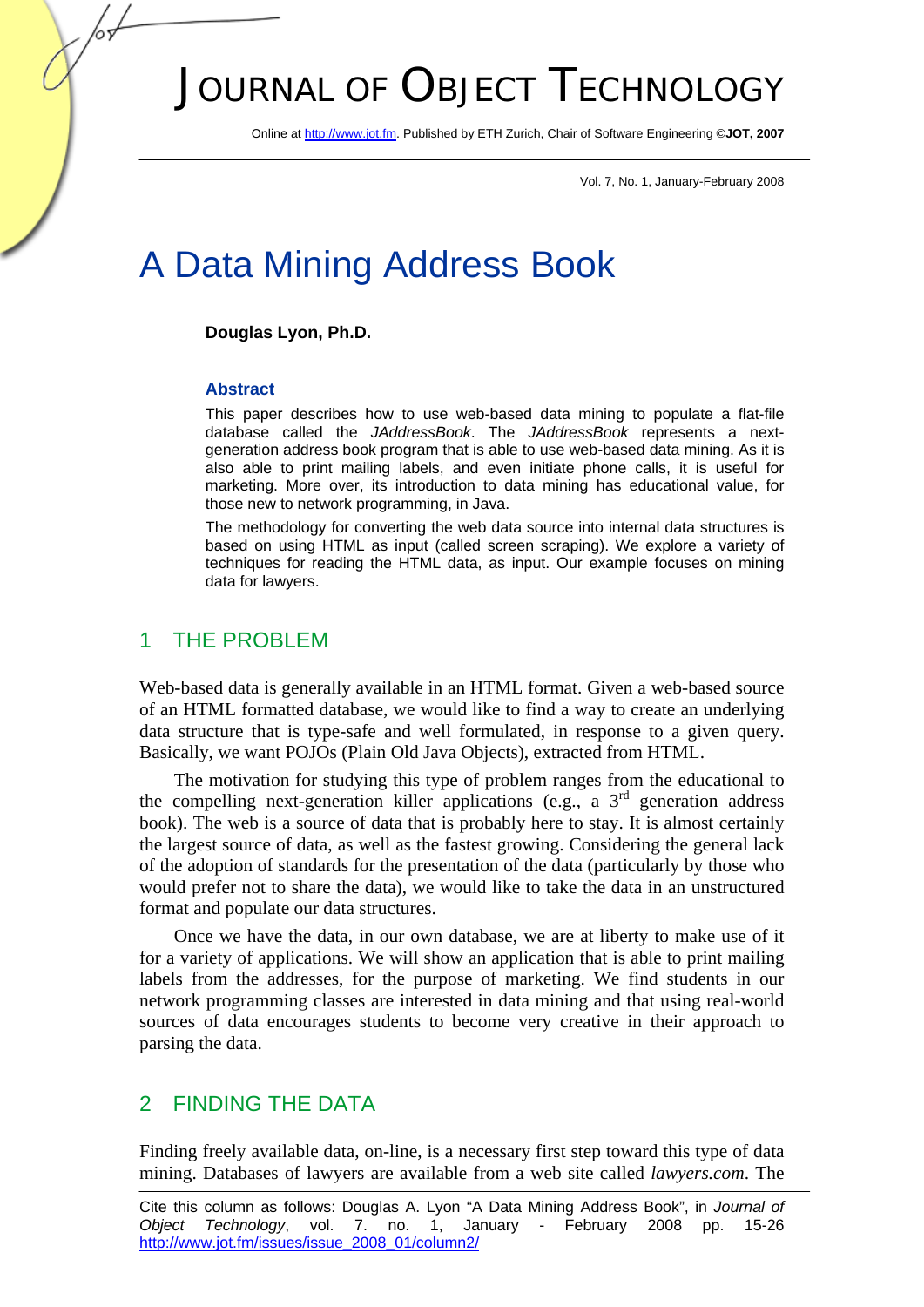URL that can obtain a list of intellectual property attorneys in the state of Connecticut looks like:

http://www.lawyers.com/Intellectual-Property/CONNECTICUT/All-Cities/law-firmsp1.html?searchtype=Q

This creates an output on the screen that looks like:

| CONNECTICUT Intellectual Property Attorneys, Lawyers, Law Firms, CT - L                                          |                                                              |
|------------------------------------------------------------------------------------------------------------------|--------------------------------------------------------------|
| Inttp://www. \ C (C                                                                                              |                                                              |
| <b>Getting Started</b><br>Latest Headlines S                                                                     |                                                              |
| ξ.<br>Search                                                                                                     | Terms and Condi 4                                            |
| <b>FROM ADMIRALTY LAW TO ZONING LAW</b><br>FIND THE LAWYER THAT'S RIGHT FOR YOU.                                 |                                                              |
| <b>ults:</b><br>1 2 3 4 5 Next<br>Check up to 4 Firms and click<br>▼ Compare Selections<br>'Compare'             | <b>EGEND</b><br>accepts<br>cards<br>offers free<br>on cultat |
| Sort Results: Choose One: 7 1<br>ı                                                                               | <b>Peer Revie</b><br>lawyer blo                              |
| 改<br>Gail S. Kotowski<br>397 Church Street,<br>More Info<br>Guilford, Connecticut 06437-0037 U.S.A.              | Call Firm N                                                  |
| <b>&gt;&gt; View Web Site</b><br>The attomey that other attomies call for<br>advice<br>豇                         | <b>Related Lin</b><br>Articles:                              |
| 5)<br>Lynch, Trembicki, Martelon and Boynton<br>More Info<br>225 Main Street, Suite 103,<br><b>View Web Site</b> | - Intellectual I<br>Good Lawye<br>- Preparing to             |
| Westport, Connecticut 06880 U.S.A.                                                                               | <b>Property Lav</b><br>- Intellectual I v                    |
| <b>Rubenstein &amp; Glazer, LLC</b>                                                                              | ٠                                                            |
| Done                                                                                                             |                                                              |

Figure 2-1. Sample Output

The output shown in Figure 2-1 is typical of the type of output encountered on the web. There are all manner of distracting artifacts on the page. Javascript, advertisements, side articles, unrelated buttons, etc. Most disconcerting is the lack of any indication of the number of records or number of pages needed in order to obtain the entire result set from the query. That is, by clicking on the *Next* button, we get to scroll to an entire new page of results from our query, but we don't know how many times we need to click *Next* in order to exhaust the result set.

We break the problem into two sub-parts. The first is the creation of a URL for obtaining data; the second is the analysis of the results. To synthesize the URL needed to get the data, we use:

```
public static URL getLaywerUrl(String lawyerType, String stateName, int pageNumber) 
        throws MalformedURLException { 
     //http://www.lawyers.com/ 
     // Criminal/New-York/All-Cities/law-firms-p8.html?searchtype=Q&site=466 
     String urlString = "http://www.lawyers.com/" + 
          lawyerType + 
         "/" +
          stateName + 
          "/All-Cities/law-firms-p" + 
          pageNumber + 
          ".html?searchtype=Q"; 
     System.out.println(urlString); 
     return new URL(
```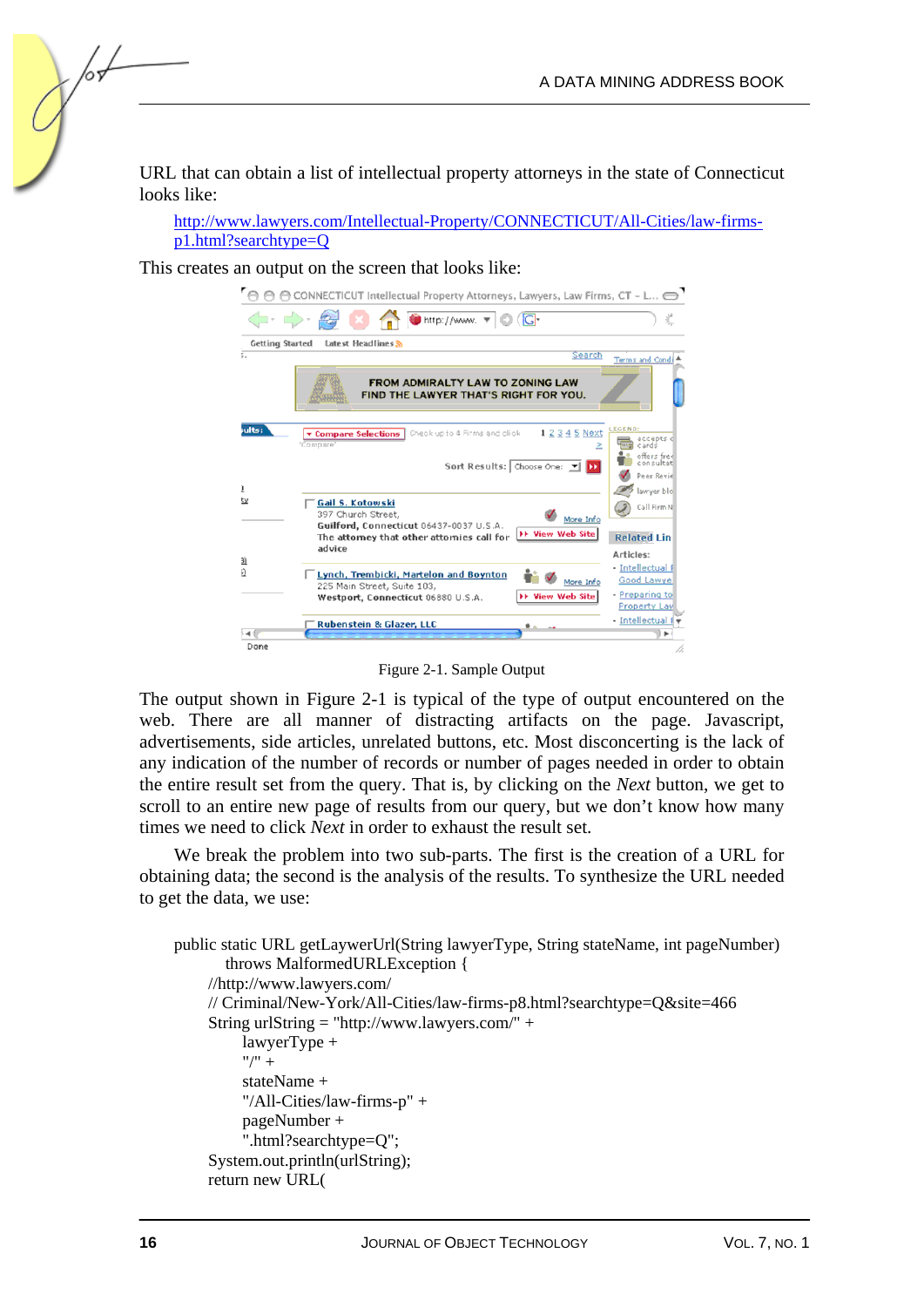urlString);

}

There are three parameters used to create this URL, the *lawyerType* and *stateName* come from lists that are presented to the user via a dialog box.

In order to fetch the data, given the URL, we write a simple helper utility that contains:

```
public static String getLawyerText(String lawyerType, 
                      String stateName, 
                      int pageNumber) 
        throws IOException, BadLocationException { 
     return UrlUtils.html2text(getLawyerUrl(lawyerType, stateName, pageNumber)); 
   }
```
The heart of the program is *html2text*, and this is covered in the following section.

## 3 ANALYSIS

*Html2text* converts the HTML referenced by the URL into text, stripping out JavaScript, HTML, etc. and leaving one large text string that can be used for the purpose of data mining. There are many approaches to writing such a program (and we have tried a few of them):

```
public static String html2text(URL url) 
        throws IOException, BadLocationException { 
     InputStreamReader inputStreamReader = new InputStreamReader( 
          url.openConnection().getInputStream()); 
    final StringBuffer stringBuffer = new StringBuffer(1000);
    EditorKit editorKit = new HTMLEditorKit();
     final HTMLDocument htmlDocument = new HTMLDocument() { 
        public HTMLEditorKit.ParserCallback getReader(int pos) { 
          return new TagStripper(stringBuffer); 
        } 
      }; 
     htmlDocument.putProperty("IgnoreCharsetDirective", Boolean.TRUE); 
     try { 
        editorKit.read(inputStreamReader, htmlDocument, 0); 
      } 
     catch (ChangedCharSetException e) { 
        //If the encoding is incorrect, get the correct one 
        inputStreamReader = new InputStreamReader( 
             url.openConnection().getInputStream(), e.getCharSetSpec()); 
        try { 
          editorKit.read(inputStreamReader, htmlDocument, 0); 
        } 
        catch (ChangedCharSetException ccse) { 
          System.out.println("Couldn't set correct encoding: " + ccse);
```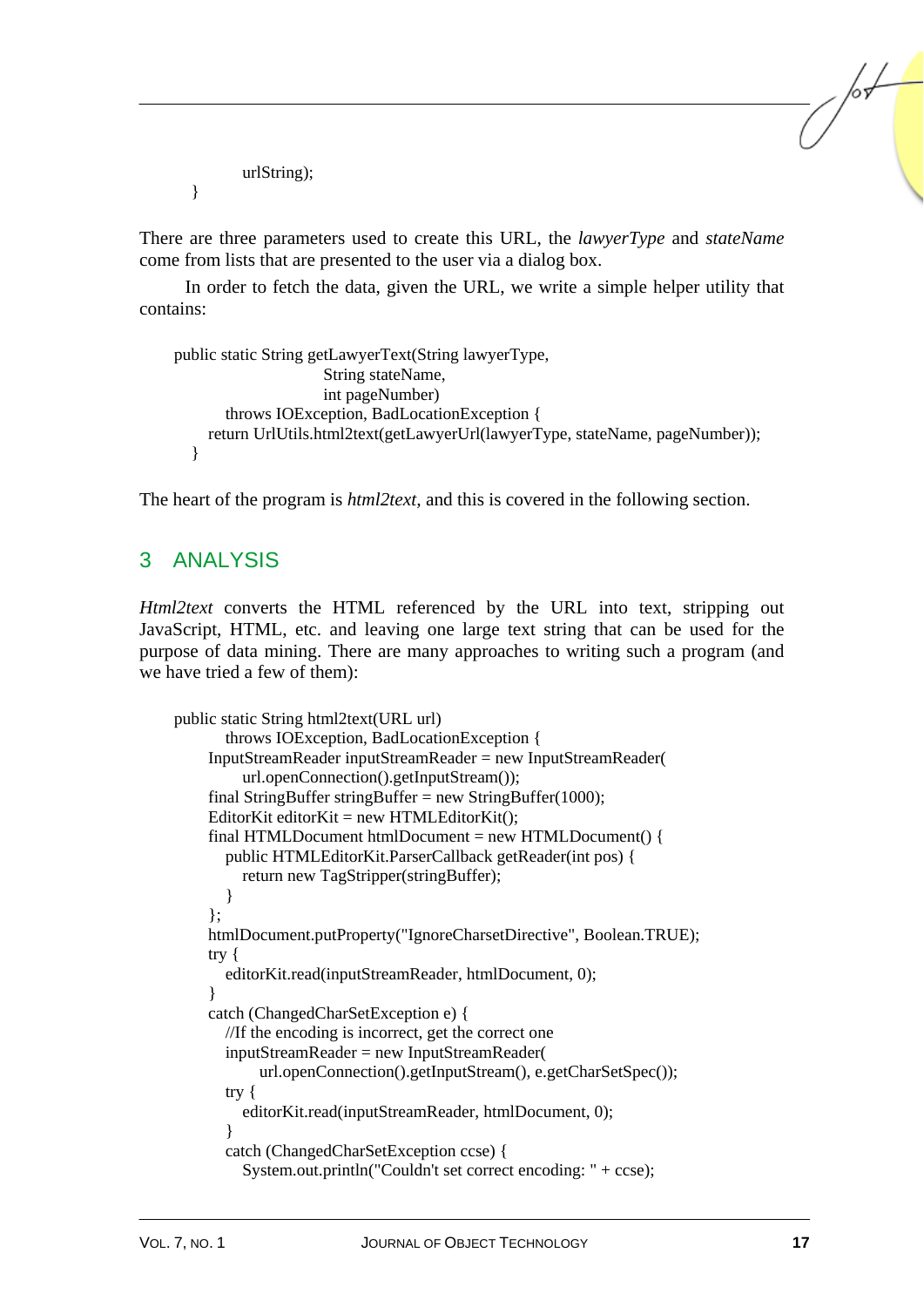} } return stringBuffer.toString(); }

The *EditorKit* in Swing makes use of the *inversion-of-control* design pattern [GoF]. Inversion-of-control is a means by which a callback method is supplied in order to write a component that can be used in a larger framework. Basically, a class called *TagStripper* is used to remove the HTML tags found in the document. The removal is done by a series of handlers that are invoked when HTML tags are encountered:

```
package net.web; 
import javax.swing.text.html.*; 
import javax.swing.text.MutableAttributeSet; 
public class TagStripper extends HTMLEditorKit.ParserCallback { 
   private StringBuffer sb; 
   public TagStripper(StringBuffer out) { 
     this.sb = out;
   } 
   public void handleEndTag(HTML.Tag t, int pos) { 
      if (t.equals(HTML.Tag.TD)) 
        sb.append("<newRecord>\n"); 
      if (t.equals(HTML.Tag.STRONG)) 
        sb.append("|"); 
   } 
   public void handleStartTag(HTML.Tag t, MutableAttributeSet a, int pos){ 
      if (t.equals(HTML.Tag.B)) 
        sb.append("|"); 
      if (t.equals(HTML.Tag.BR)) 
        sb.append("|"); 
   } 
   public void handleText(char[] text, int position) { 
      sb.append(text); 
   } 
}
```
The tags of interest include *TD* (Table Data), *Strong*, *B* (Bold), and *BR* (line break). We assume that table data signifies a new record, and so insert the *<newRecord>* tag in order to ease parsing, downstream. The other tags are used to denote fields within the record. Processing data, using an *HTMLEditorKit,* makes data mining of text data a little easier enabling us to work at a higher level. The output looks like:

```
<newRecord> 
Webb & Eley, P.C.|7475 Halcyon Pointe Drive, |Montgomery, Alabama 36124 U.S.A. 
General Civil and Appellate Practice, Corporate Business Law, Commercial Law, 
Insurance Defense, Health Care, Civil Rights, Workers Compensations
```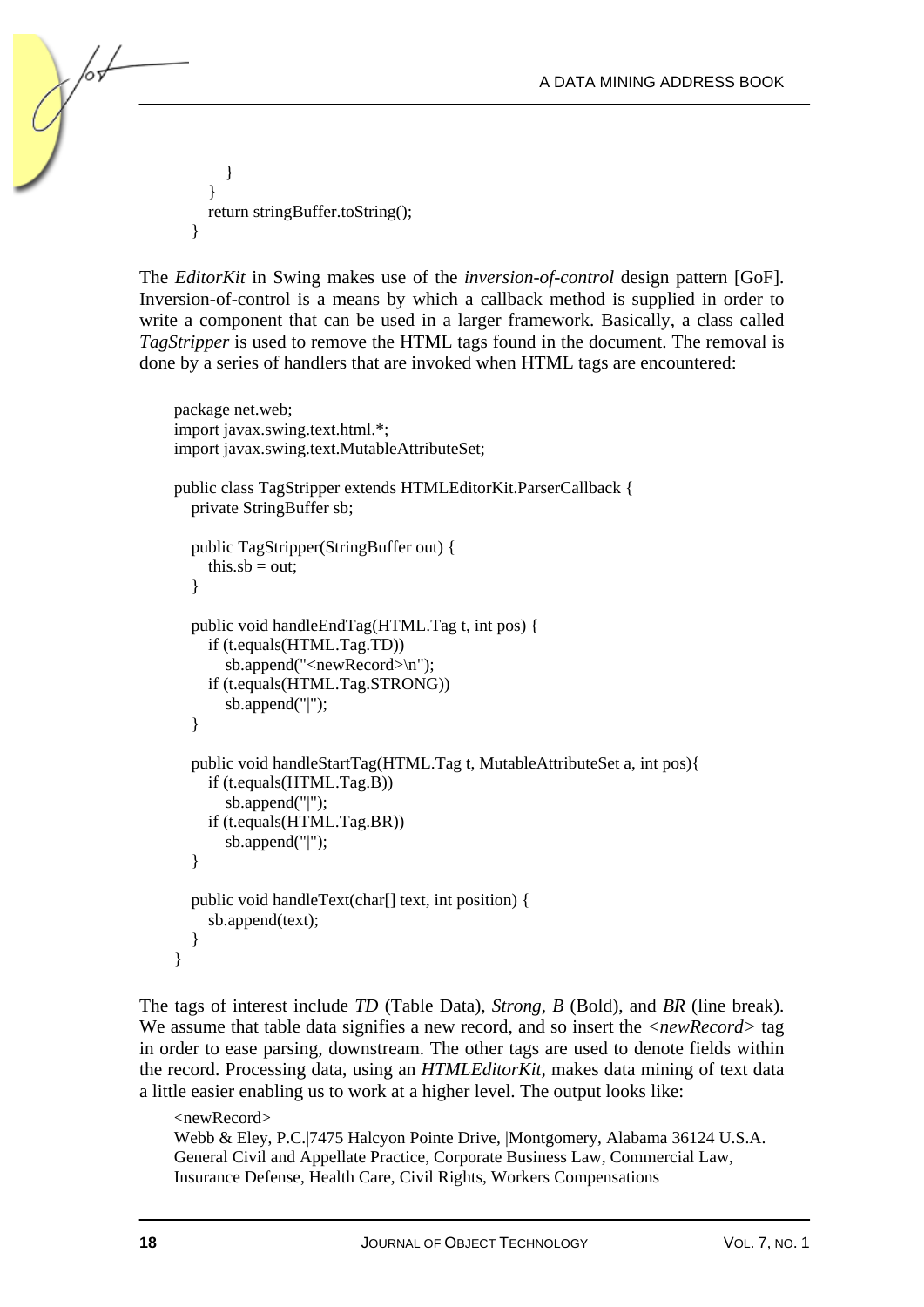In order to determine how many results are available, we can inspect the HTML output of a query. For example:

…found 1111 listings…

This indicates that there are 1,111 records in the result set. Also, from inspection of the web page, we conclude that there may be up to 25 records per page. Thus, we require 45 queries (1,111/25) in order to screen scrape the results. The ad-hoc nature of the parsing scheme is even more evident when we examine the string manipulations needed to obtain low-level data types:

```
public static int getNumberOfAddresses(String matcherString){ 
      //found 325 listings 
     Matcher matcher = Pattern.compile( 
                   "([0-9]+).+ listings").matcher(matcherString); 
      matcher.find(); 
      if (matcher.groupCount()==1) { 
       String x = matcher.group(1);
       return Integer.parseInt(x);
 } 
      return -1; 
   }
```
The use of the *regexp* "([0-9]+).+ listings" introduces a more powerful string matching tool than the low-level string processing (e.g. *indexOf* or *StringTokenizer*). "[ ]" matches a single character that is contained within the brackets. For example, [012] matches "0", "1", or "2". "[0-9]" matches any digit. The plus sign indicates that there is at least 1 of the previous expression. "." Matches any single character. Thus we are searching for a string of digits followed by any character followed by the word "listings". Once we know how many records there are and how many pages there are, we write a loop to process the data;

```
Lawyers.numTotal = LawyerSearchUtils.getNumberOfAddresses( 
             getLawyerText(lawyerType, stateName, 1)); 
       int numberOfPages = (int) Math.ceil(Lawyers.numTotal / 25.0);
       final boolean<sup>[]</sup> stopFlag = new boolean<sup>[]</sup>{false};
       ProgressDialog2 pd = getProgressDialog(stopFlag);
        AddressDataBase adb = AddressDataBase.getAddressBookDatabase(); 
       for (int i = 1; i \le numberOfPages; i++) {
           process(getLawyerText(lawyerType, stateName, i), 
                adb, pd); 
           if (stopFlag[0]) break; 
 } 
        pd.setVisible(false);
```
From a human interface point-of-view, data mining is a time-consuming operation, so it is good practice to provide a progress dialog box (with a cancel button) to keep the user updated about the state of the search. That is why we pass the progress dialog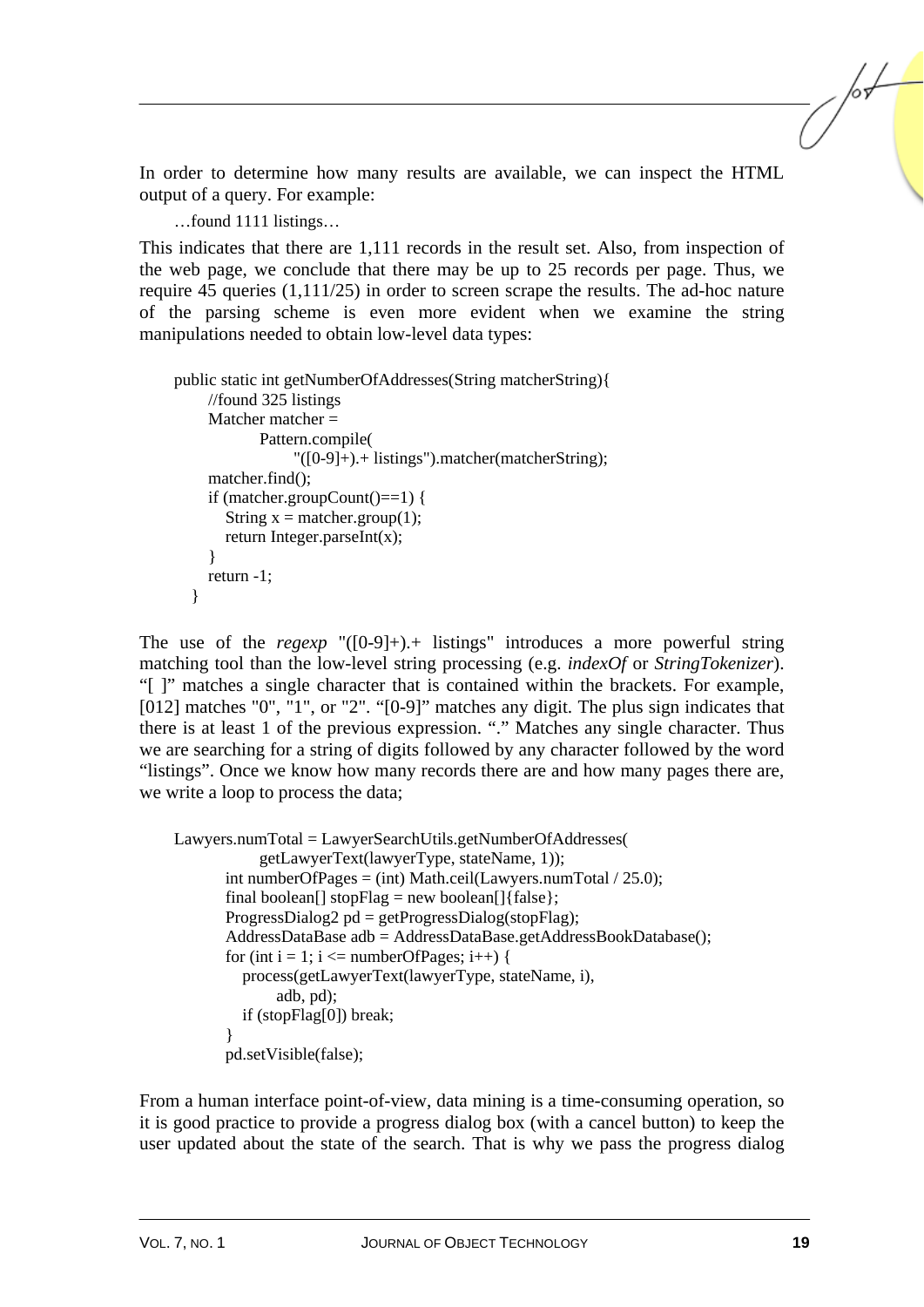into the process method. The *AddressDataBase* is obtained from a singleton-pattern class that is used as a flat-file storage facility for our result set.

What follows is an ad-hoc parsing scheme, using *StringTokenizer* to detect new lines and regular expressions to parse address records:

```
private static void process(String text, AddressDataBase adb, ProgressDialog2 pd) { 
        System.out.println("Process....."); 
     StringTokenizer st = new StringTokenizer(text, "\langle n'' \rangle;
      while (st.hasMoreTokens()) { 
       String line = st.nextToken():
        if (line.equals("<newRecord>")) continue; 
       Pattern pattern = Pattern.compile(".*,.*,.*,*[0-9]{5}.*<newRecord>");
       Matcher matcher = pattern.matcher(line);
        if (matcher.find()) { 
           // Progress Bar Updating 
           long currentTime = System.currentTimeMillis(); 
           long timeElapsed = (currentTime - Lawyers.timeStart) / 1000; 
          int percentage = (int) (100 * (double) Lawyers.numFound / (double)
Lawyers.numTotal); 
           pd.setText("Found " + Lawyers.numTotal + " Lawyers. Processing: " + 
Lawyers.numFound + " (" 
                + percentage 
               + "%). About " + (percentage != 0 ? (((timeElapsed * 100) / percentage) -
timeElapsed) : "-") 
                + " seconds left."); 
           pd.setValue(Lawyers.numFound); 
           // Line Parsing 
           Lawyers.numFound++; 
           line = line.replaceAll("<newRecord>", ""); 
          line = line.replaceAll("U.S.A."," "|");
           System.out.println("NEW LINE"); 
           System.out.println(line); 
           adb.addRecord(getAddressRecord(line)); 
           adb.sort(); 
           adb.update(); 
           IndexPanel.getRunIndexPanel().updateLabels(); 
        } 
      } 
   }
```
The heart of the parser is in the regexp:

```
Pattern pattern = Pattern.compile(".*..*.*(0-9){5}.*(newRecord>);
```
The only new feature is " $[0-9]{5}$ .\*<newRecord>" which says that we are looking for exactly 5 digits, followed by any number of characters, followed by "<newRecord>". The assumption is that 5 digits at the end of a record must be a zip code (9 digits with a hyphen will work too). This is a critical assumption. Should the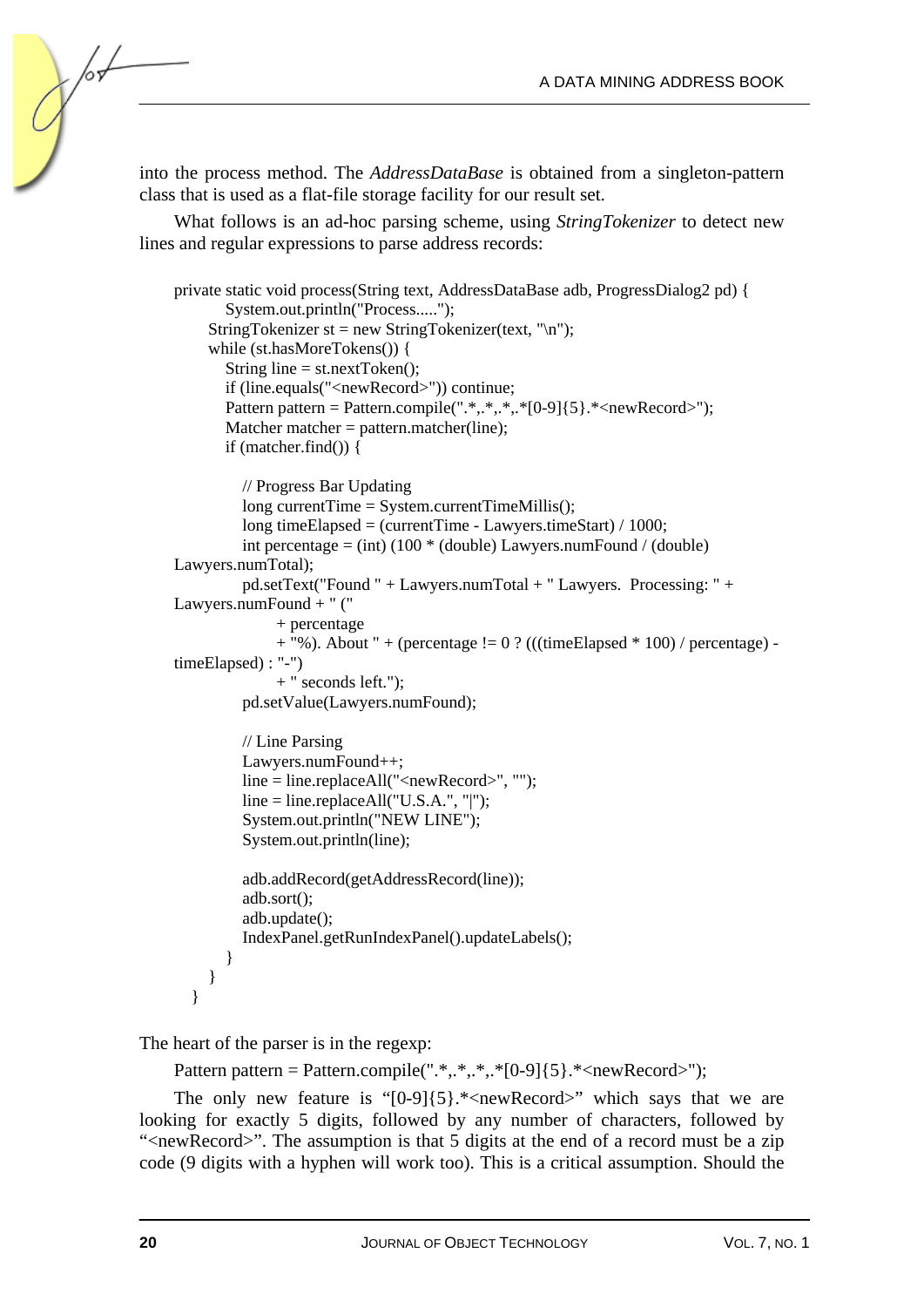suppler alter the format of the data, this code will break (and has done so in the past). The question of how to make this type of processing more robust remains open.

To obtain the *AddressRecord* we proceed to use an ad-hoc application of a *StringTokenizer*:

```
private static AddressRecord getAddressRecord(String s) { 
     AddressRecord ar = new AddressRecord();
     StringTokenizer st = new StringTokenizer(s, "|");
     for (int i = 0; st.hasMoreTokens(); i++) {
       String s1 = st.nextToken():
       if (i == 0) ar.setName(s1):
       if (i == 1) ar.setAddress(s1);
        // this is the city, state zip, replace full state name with two 
        // letter symbol 
       if (i == 2) {
          String letterAbbreviation = LawyerSearchUtils.getTwoLetterAbbreviation(s1);
           System.out.println("letterAbbrevation:"+letterAbbreviation); 
           ar.setAddress(ar.getAddress() + "\n" + 
                letterAbbreviation); 
        } 
       if (i == 3) ar.setInfo(s1);
       if (i > 3) ar.setInfo(ar.getInfo()+"\n"+s1);
        System.out.println(s1); 
 } 
      System.out.println(ar); 
      return ar; 
   }
```
The *AddressRecord* contains the name, address, information and some phone numbers:

```
public class AddressRecord 
      implements Serializable, Comparable { 
   private String name = ""; 
   private String address = ""; 
  private String info = "";
  private String dial1 ="";
  private String dial2 = "";
  private String dial3 ="";...
```
For the purpose of this type of this application, phone numbers are not present in the data, and so this area of the record is left blank.

#### 4 DISPLAY

We are interested in a new "killer application" for development, called the *JAddressBook* program. This program is able to display stock quotes (and manage an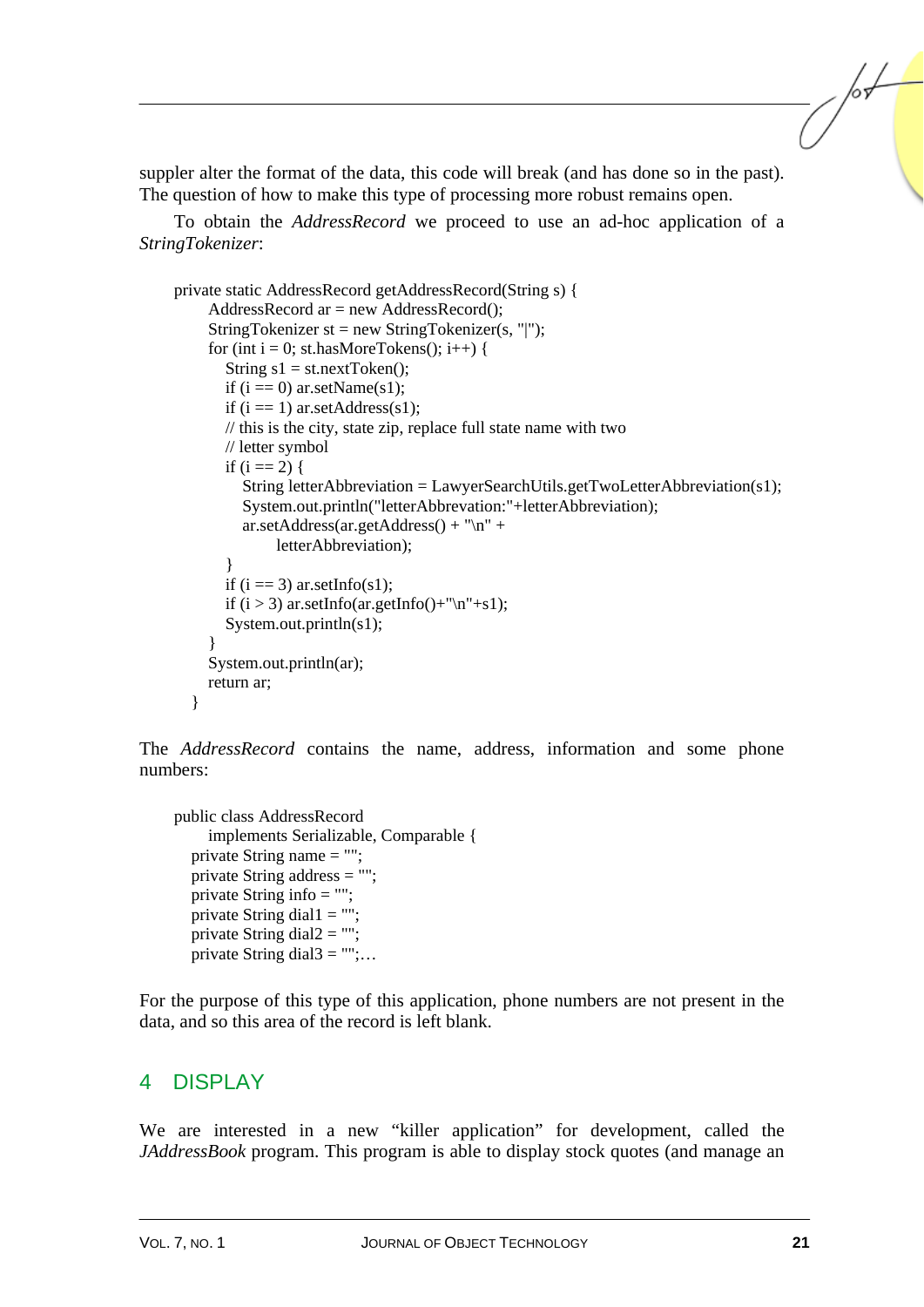address book, dial the phone, print labels, do data-mining, etc.). The program can be run (as a web start application) from:

http://show.docjava.com:8086/book/cgij/code/jnlp/addbk.JAddressBook.Main.jnlp

And provides an interactive GUI for data mining addresses.

| $\bigcirc$ 3747 records Wed Jul 04 08:46:41 EDT 2007 fil.                                                                                                  |                                                                 |                                                                                                                        |
|------------------------------------------------------------------------------------------------------------------------------------------------------------|-----------------------------------------------------------------|------------------------------------------------------------------------------------------------------------------------|
| <b>File Edit Utils</b>                                                                                                                                     |                                                                 |                                                                                                                        |
| Clear Database<br>open gzipped db<br>open encrypted gzipped db<br>save gzipped db<br>save encrypted gzipped db<br>$\mathcal{S}$<br>save<br>Merge<br>Export | of A<br>of A<br>of A<br>of A<br>of A<br>of A<br>l∍ of A<br>of A | Orbit Marine Spc<br>oreilly<br>Orin Grossman<br>Otto Smith<br><b>OUTDOOR RECR</b><br>Outrigger<br>Pace<br>Pace<br>Pace |
| Data Mining                                                                                                                                                |                                                                 | scan for lawyers                                                                                                       |
| print avery 5160 labels<br>quit                                                                                                                            | Inc.                                                            | pagecomputers.<br>Paia<br>nnint                                                                                        |

Figure 4-1. The Scanning for lawyers

Figure 4-1 shows an image of the *data mining addressbook*. Users are asked to select a state from a standard list of states (using two-letter postal codes):



Figure 4-2. State Selection Dialog

Figure 4-2 shows an image of the state selection dialog.

65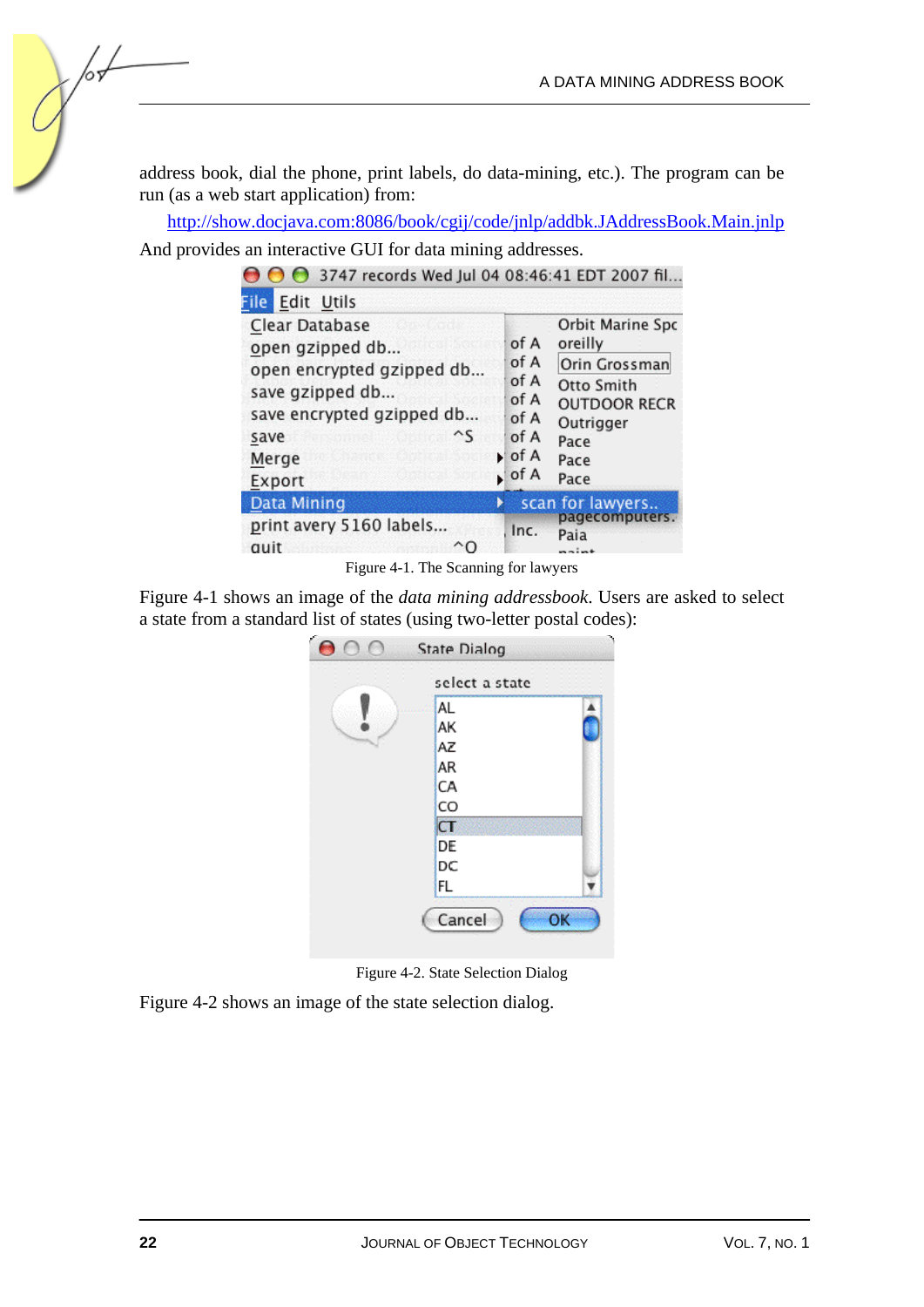

Figure 4-3. The Lawyer Type Dialog

Figure 4-3 shows an image of the lawyer type dialog.

| <b>CO</b>                                                       |        |  |  |
|-----------------------------------------------------------------|--------|--|--|
| Found 361 Lawyers. Processing: 14 (3%). About 452 seconds left. |        |  |  |
|                                                                 | cancel |  |  |

Figure 4-4. The Progress Dialog

The progress dialog is updated, dynamically, in order to provide feedback to the user. Considering the amount of time it takes (several minutes is not that unusual) a multithreaded feedback mechanism improves the usability of the application.

# 5 IMPLEMENTING AN ADDRESSBOOK

In order to provide a consistent rendering of the address book database, the singleton design pattern is used. The class is made final, so that it cannot be sub-classed. The constructor is left private, so that the class cannot be instanced by other classes:

```
public final class AddressDataBase extends Observable { 
  private Vector addressVector = new Vector();
  private int recordNumber = 0;
   private boolean modifiedButNotSaved = false; 
   private static AddressDataBase adb = new AddressDataBase(); 
   public static AddressDataBase getAddressBookDatabase() { 
      return adb; 
   }
```
/sL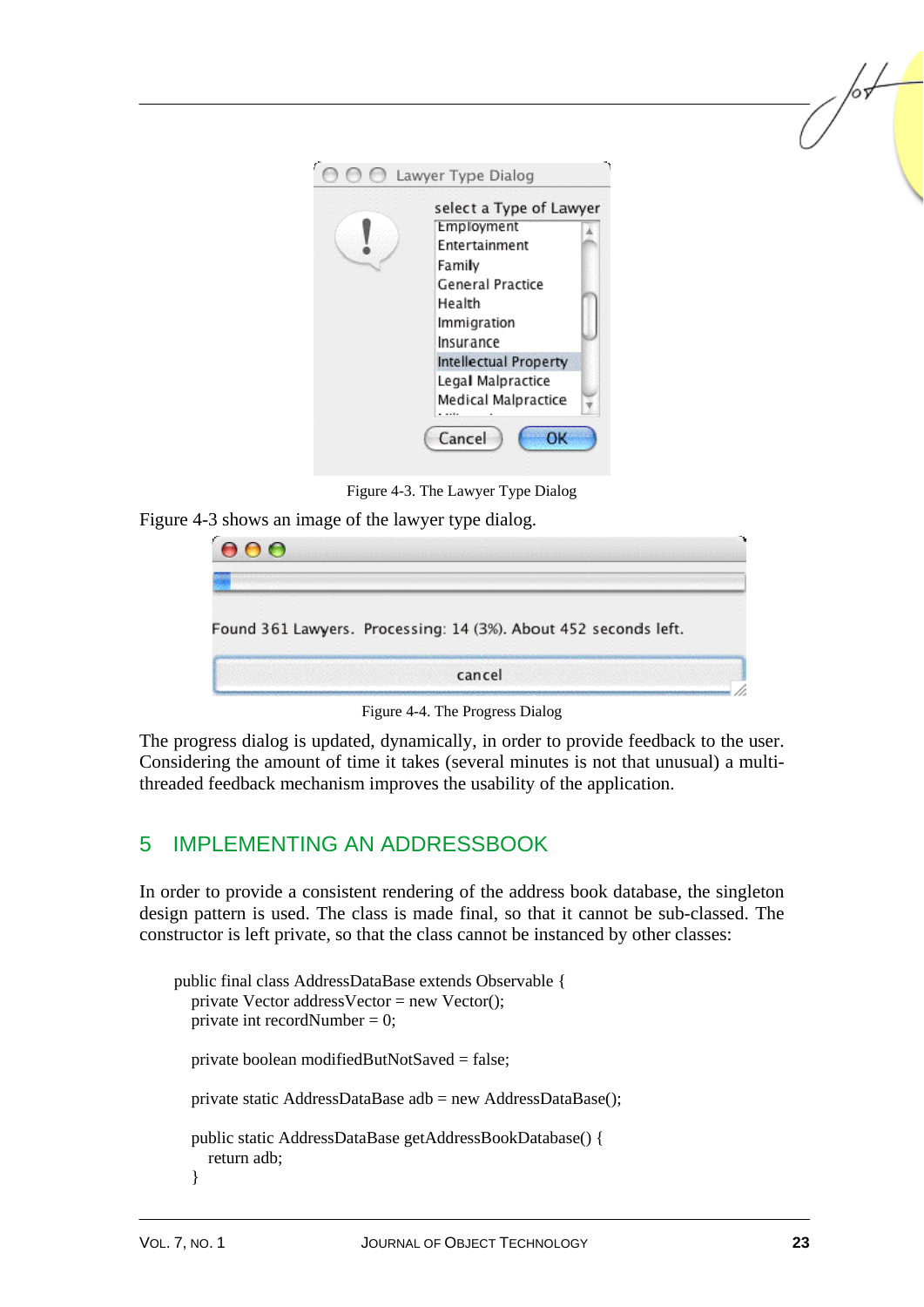private AddressDataBase() { restoreGzDb();

}

The database is stored in a compressed serialized gzipped file. If the file name cannot be retrieved, the database is initialized with a single blank record. Databases can be stored in a variety of different formats (XML, CSV, etc.). Also, data can be merged from a variety of different formats.

```
private void restoreGzDb() { 
      String file = getSaveFileName(); 
     if (file == null) {
         addRecord(new AddressRecord()); 
         return; 
      } 
      try { 
         openGzDb(file); 
      } catch (IOException e) { 
         In.message(e); 
      } 
     top();
     modifiedButNotSaved = false:
   }
```
# 6 RESOURCE BUNDLING

The file name is stored in the users' preferences, as described in described in [Lyon 05A].

```
public String getSaveFileName() { 
      PreferencesBean pb = PreferencesBean.restore(); 
      return pb.getFileName(); 
   }
```
This enables the program to remember where the last database file was held. By making use of the user preferences in this way, the location of the database file is user-root specific. This means that different users will get different files when they make use of different accounts:

```
public class PreferencesBean implements Serializable{ 
   private static final String key = "JAddressBook.PreferencesBean"; 
   private String fileName = null; 
   /** 
    * saves the properties to the Preferences of the userRoot 
    */
```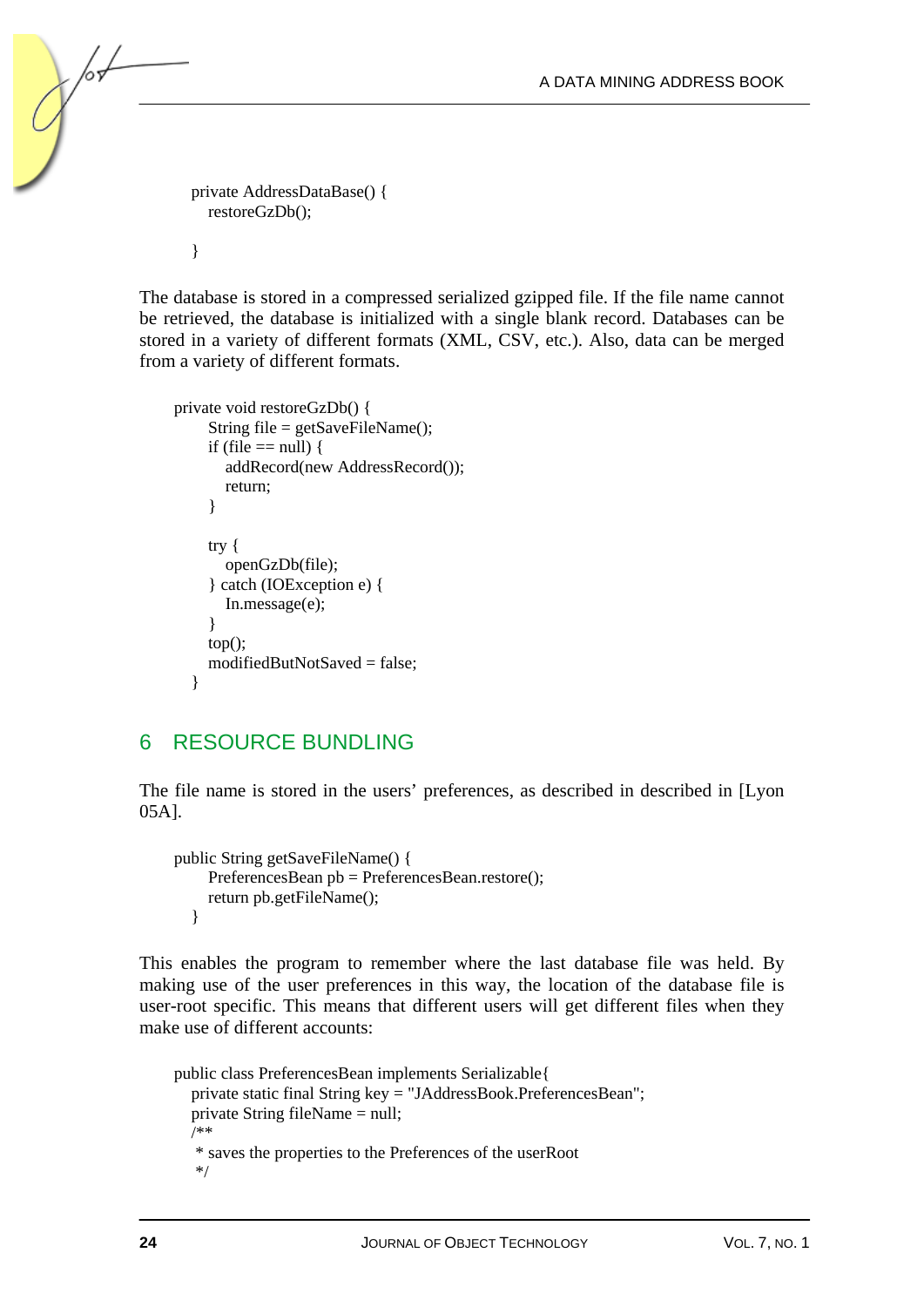```
 public void save() { 
      try { 
       Preferences p = Preferences.userRoot();
        ByteArrayOutputStream baos = new 
              ByteArrayOutputStream(); 
       ObjectOutputStream <math>oos = new ObjectOutputStream(baos); 
        oos.writeObject(this); 
        baos.close(); 
        p.putByteArray(key, baos.toByteArray()); 
      } catch (IOException e) { 
        e.printStackTrace(); 
      } 
   } 
   public String toString() { 
     return CompactJava.toXml(this); 
   } 
   /** 
    * restores the properties from the preference in the user root. 
    */ 
   public static PreferencesBean restore() { 
      try { 
       Preferences p = Preferences.userRoot();
       byte b [] = p.getByteArray(key, null);if (b == null) return new PreferencesBean(); 
       ByteArrayInputStream \, \, bais = new ByteArrayInputStream(b); 
       ObjectInputStream ois = new ObjectInputStream(bais); 
       Object o = o is readObject();
        bais.close(); 
        return (PreferencesBean) o; 
      } catch (IOException e) { 
        //e.printStackTrace(); 
      } catch (ClassNotFoundException e) { 
        // e.printStackTrace(); 
      } 
     return new PreferencesBean(); 
   } 
   public String getFileName() { 
     return fileName; 
   } 
   public void setFileName(String fileName) { 
    this.fileName = fileName:
   } 
}
```
/or